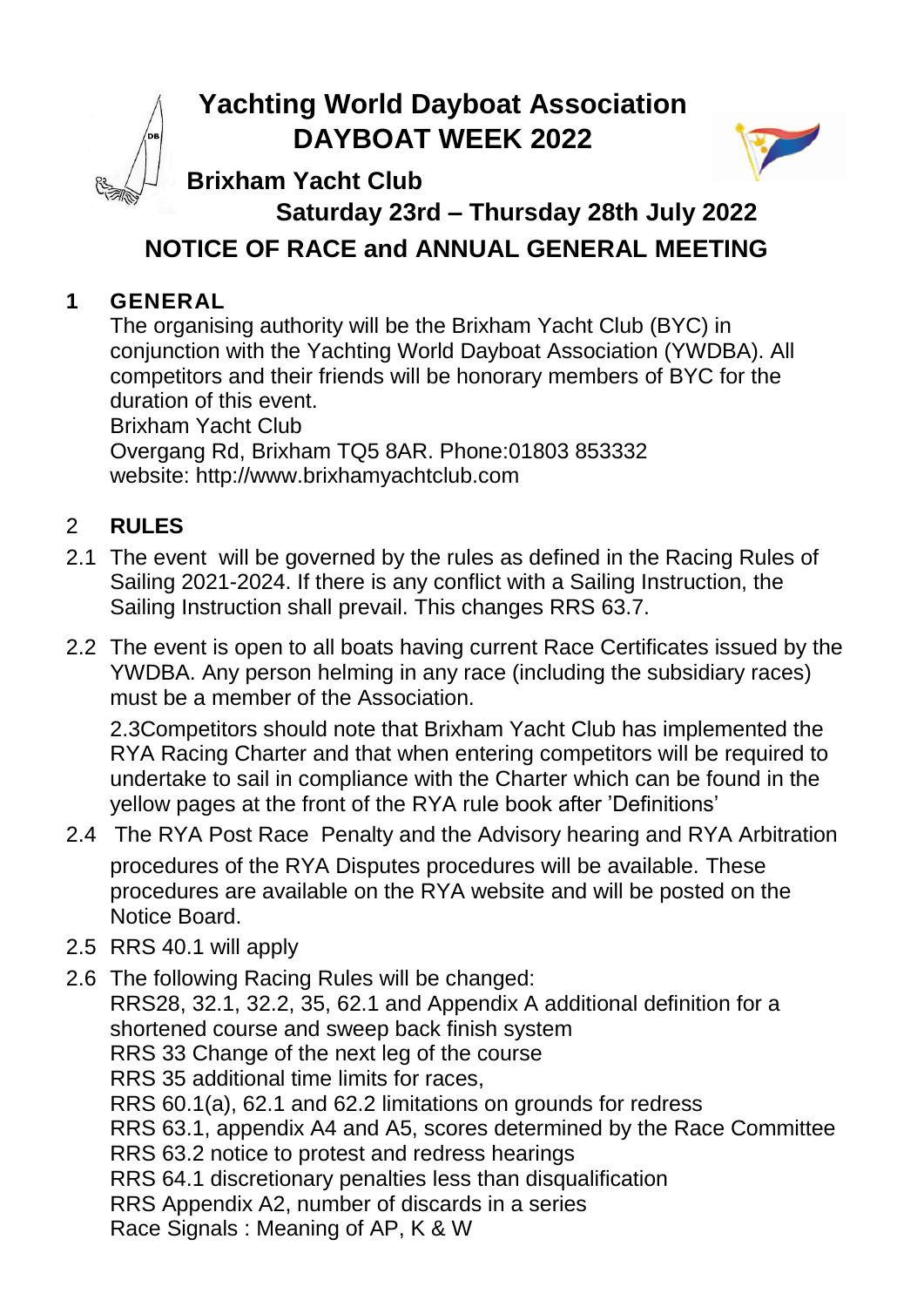- 2.7 The BYC rules regarding covid in force during the event will apply in addition to any law or government guidance
- 2.8 Substitution of helms is not permitted. Substitution of the crew will be permitted with the prior approval of a member of the race committee.

## **3 ENTRIES**

- 3.1 Advance entries can be made until 1st July 2022 using the enclosed Entry Form accompanied by a cheque or BACS payment or the Entry Fee. After 1st July 2022 entries will be accepted at the discretion of the organisers upon payment of an extra fee of £20.00.
- 3.2 The Entry fee includes two tickets per boat for the social events as shown on the attached provisional Sailing/Social Programme. Additional tickets will be available and can be booked and paid for in advance.

## **4 PROVISIONAL PROGRAMME, SCORING**

- 4.1 The provisional Sailing/Social Programme is set out on the attached schedule. The race committee reserves the right to alter the racing programme at its discretion to suit the weather conditions on the day. The social programme may be changed by BYC by arrangement with Association officials.
- 4.2 Registration will take place at BYC between 18.30-1900 hours on Saturday 23rd July 2022.There will be a welcome for competitors in the Clubhouse before the Commodore's Reception.
- 4.3 Sailing Instructions will be issued by 1 st June 2022**.**

#### 4**.**4 **Scoring**

One race is required to be completed to constitute a series. Each boat's score shall be the total of all her races, except that discards shall be applied as follows:

when fewer than 3 races have been completed, a boat's series score will be the total of her race scores;

when 3 or more races have been completed, a boat's series score will be the total of her race scores excluding her worst score.

## **5 BERTHING and OTHER ARANGEMENTS**

5.1 Dayboats will be berthed on a pontoon or on moorings in the harbour. In addition a limited number of spaces may be available for competitors wishing to dry sail. The cost of a pontoon berth and offsite trailer storage is included in the entry fee. A harbour mooring should be booked and the fee paid direct to the Harbour Master.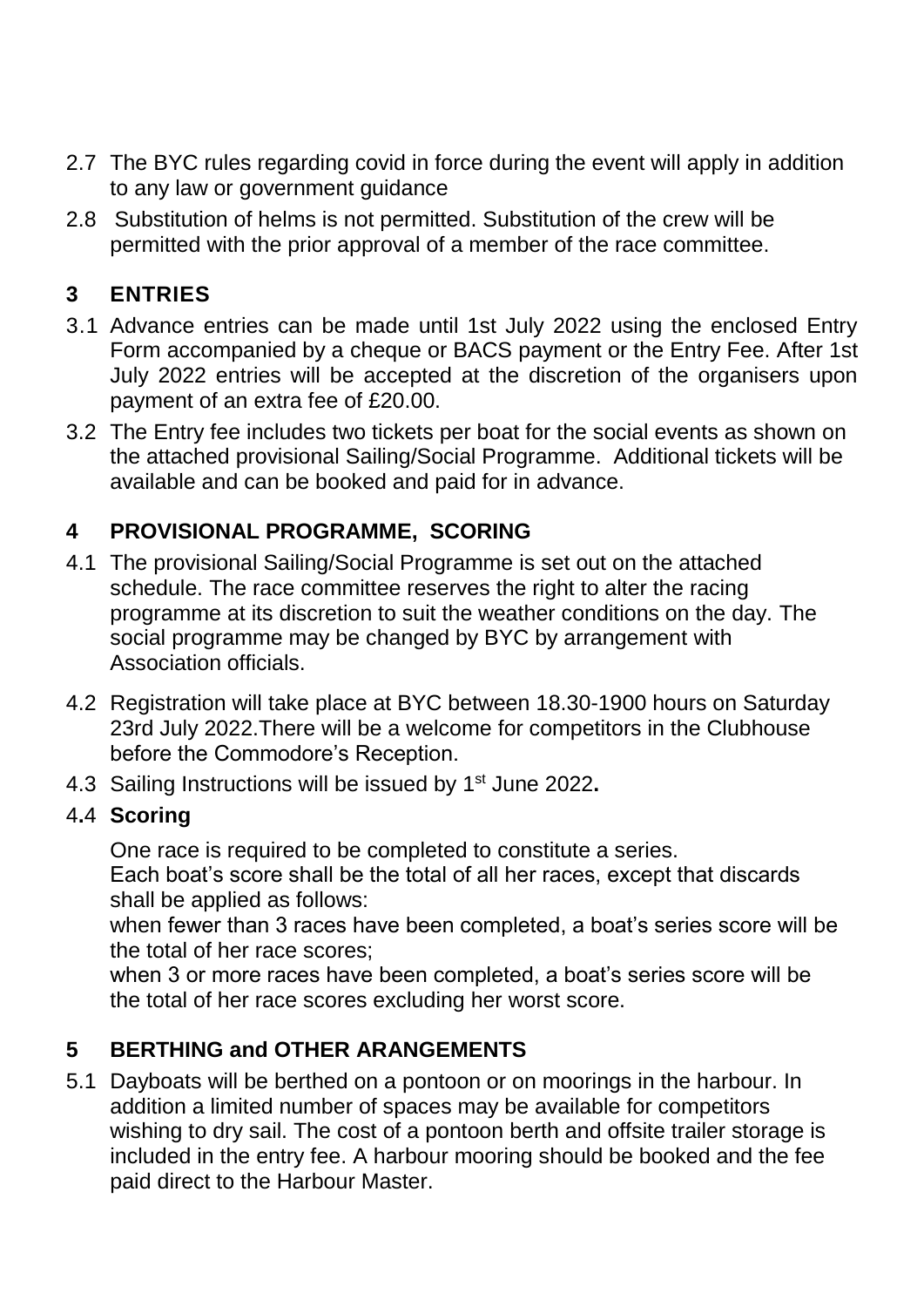## **6. RISK STATEMENT**

- 6.1. RRS 3 of the Racing Rules of Sailing states: "The responsibility for a boat's decision to participate in a race or to continue racing is hers alone.
- 6.2. Sailing is by its nature an unpredictable sport and therefore inherently involves an element of risk. By taking part in the event, each competitor agrees and acknowledges that:

a) They are aware of the inherent element of risk involved in the sport and accept responsibility for the exposure of themselves, their crew and their boat to such inherent risk while taking part in the event.

b) They are responsible for the safety of themselves, their crew, their boat and their other property whether afloat or ashore.

c) They accept responsibility for any injury, damage or loss to the extent caused by their own actions or omissions.

d) Their boat is in good order, equipped to sail in the event and they are fit to participate.

e) The provision of a race management team, patrol boats and other officials and volunteers by the event organiser does not relieve them of their responsibilities.

f) The provision of patrol boat cover is limited to such assistance, particularly in extreme weather conditions as it can be practically provided in the circumstances.

g) It is their responsibility to familiarize themselves with any risks specific to this venue or this event drawn to their attention in any rules and information produced for the venue or event and to attend any safety briefing held for the event;

h) They are responsible for ensuring that their boat is equipped and seaworthy so as to be able to face the extremes of weather; that there is crew sufficient in number, experience and fitness to withstand such weather, and that the safety equipment is properly maintained, stowed, and in date and is familiar to the crew.

i) Their boat is adequately insured with cover of at least £3,000,000 (three million pounds) against third party claims per event or the equivalent.

6.3. Inspections: The fact that the race committee conducts inspections does not reduce the responsibilities of each competitor set out in this Notice of Race.